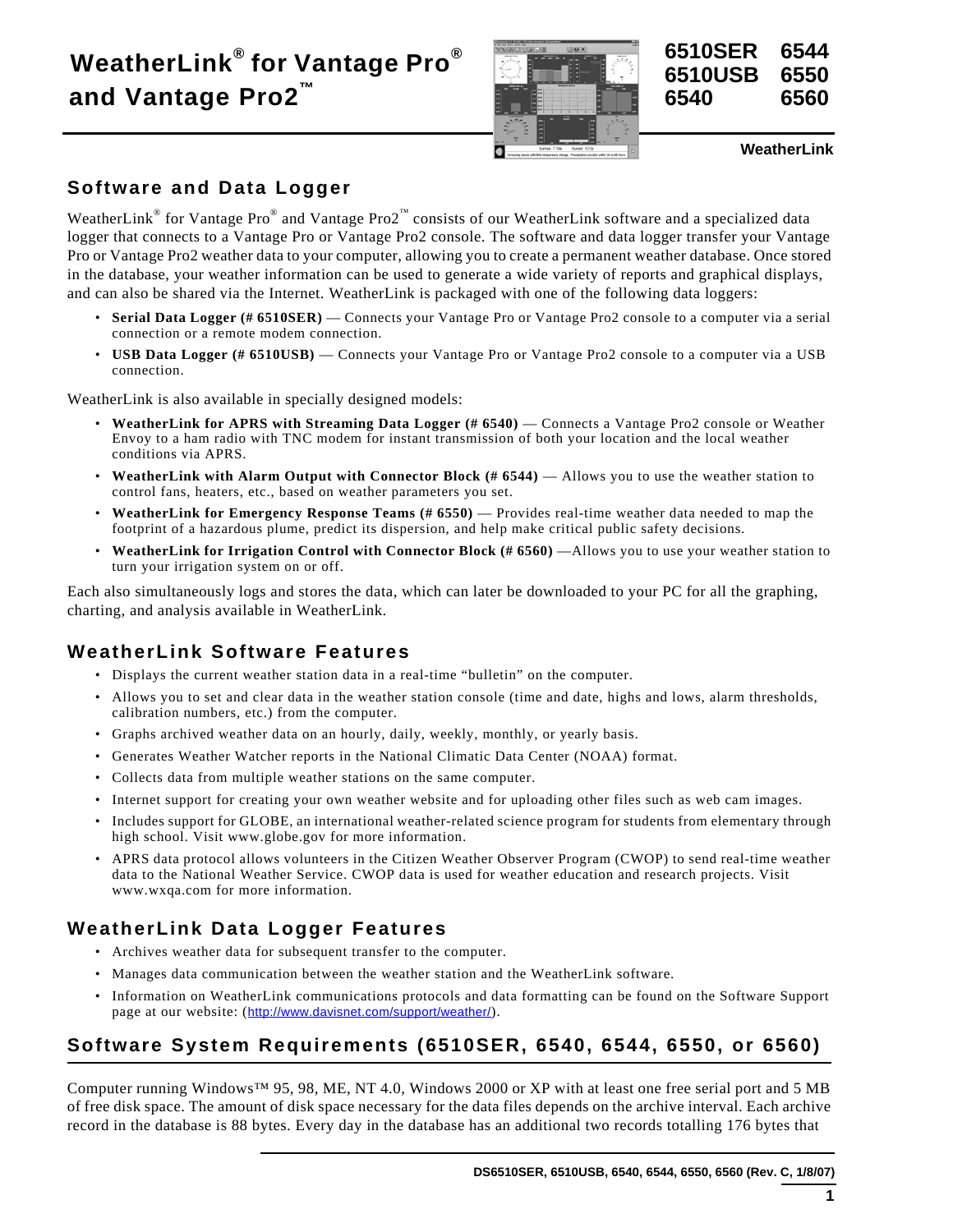#### **WeatherLink**

store daily summary information. A database containing data stored at a 30-minute archive interval requires approximately 4400 bytes of disk space per day or 132 KB of disk space per month. The file size changes in a linear fashion depending on the archive interval. For example, data stored at a one-minute interval requires approximately 3.9 MB a month while the data stored at a two-hour interval requires approximately 33 KB a month.

For phone modem connections, the following additional hardware is required: One external modem to connect to the WeatherLink and one internal modem or external modem connected to your computer (modems must be Hayes compatible), and Telephone Modem Adapter (# 6533).

### **Software System Requirements (for 6510USB)**

Computer running Windows™ 98 SE, ME, Windows 2000 or XP with at least one free USB port and 5 MB free disk space. The amount of disk space necessary for the data files depends on the archive interval. Each archive record in the database is 88 bytes. Every day in the database has an additional two records totalling 176 bytes that store daily summary information. A database containing data stored at a 30-minute archive interval requires approximately 4400 bytes of disk space per day or 132 KB of disk space per month. The file size changes in a linear fashion depending on the archive interval. For example, data stored at a one-minute interval requires approximately 3.9 MB a month while the data stored at a two-hour interval requires approximately 33 KB a month.

### **Communication Protocol**

|                       | selectable), RS-232, half-duplex, data only (no CTS or RTS)                                                                                                                                                                                         |
|-----------------------|-----------------------------------------------------------------------------------------------------------------------------------------------------------------------------------------------------------------------------------------------------|
| Data Logger Functions |                                                                                                                                                                                                                                                     |
|                       | Set archive interval, set/clear calibration numbers, set Longitude/<br>Latitude, set Year-to-Date rain total, set/clear alarm thresholds, clear<br>total values, set time/date.                                                                     |
|                       | Data may be transferred automatically to your computer once an hour<br>using the Auto Download command. More frequent downloads can be<br>selected to support Internet file transfers. Only new archive data is<br>transferred during the download. |

### **Data Logger Archived Data**

The Data Logger stores up to 2560 archive records (one 52-byte record per archive interval) for later transfer to your computer. The archive records are stored in 128K of non-volatile memory; protecting the data even if the console loses power. Maxima, minima, averages, and totals are taken over the archive interval.

|                                                                                        | Time/Date of Record, Inside Temperature (last or avg.), Outside<br>Temperature (last or avg.), Maximum Air Temperature, Minimum Air<br>Temperature, Wind Direction (dominant), Wind Speed (average),<br>Maximum Wind Speed, Rainfall (total), Rain Rate, Inside Humidity<br>(last), Outside Humidity (last), Barometric Pressure (last), Solar<br>Radiation, Hi Solar Radiation, UV, Hi UV, Evapotranspiration,<br>Forecast, Leaf Temperature (2), Leaf Wetness (2), Extra Humidity (2),<br>Extra Temperature (2), Soil Temperature (4), Soil Moisture (4), Wind<br>Samples, Wind Tx, Length of Archive Interval, ISS Reception |
|----------------------------------------------------------------------------------------|---------------------------------------------------------------------------------------------------------------------------------------------------------------------------------------------------------------------------------------------------------------------------------------------------------------------------------------------------------------------------------------------------------------------------------------------------------------------------------------------------------------------------------------------------------------------------------------------------------------------------------|
|                                                                                        | Archive IntervalUser-selectable from the following intervals (in minutes): 1, 5, 10, 15,<br>30, 60, or 120                                                                                                                                                                                                                                                                                                                                                                                                                                                                                                                      |
| Archive Storage Capacity (the amount of time before the archive is completely filled): |                                                                                                                                                                                                                                                                                                                                                                                                                                                                                                                                                                                                                                 |
|                                                                                        |                                                                                                                                                                                                                                                                                                                                                                                                                                                                                                                                                                                                                                 |
|                                                                                        |                                                                                                                                                                                                                                                                                                                                                                                                                                                                                                                                                                                                                                 |
|                                                                                        |                                                                                                                                                                                                                                                                                                                                                                                                                                                                                                                                                                                                                                 |
|                                                                                        |                                                                                                                                                                                                                                                                                                                                                                                                                                                                                                                                                                                                                                 |
|                                                                                        |                                                                                                                                                                                                                                                                                                                                                                                                                                                                                                                                                                                                                                 |
|                                                                                        |                                                                                                                                                                                                                                                                                                                                                                                                                                                                                                                                                                                                                                 |
| 120 Minute Archive Interval 213 days                                                   |                                                                                                                                                                                                                                                                                                                                                                                                                                                                                                                                                                                                                                 |
|                                                                                        | computer up to once an hour using the Auto Download command.<br>Data can be transferred more frequently, from once a minute to once<br>every two hours, to support Internet uploading and other data sharing<br>features. Only new archive data is transferred during the download.                                                                                                                                                                                                                                                                                                                                             |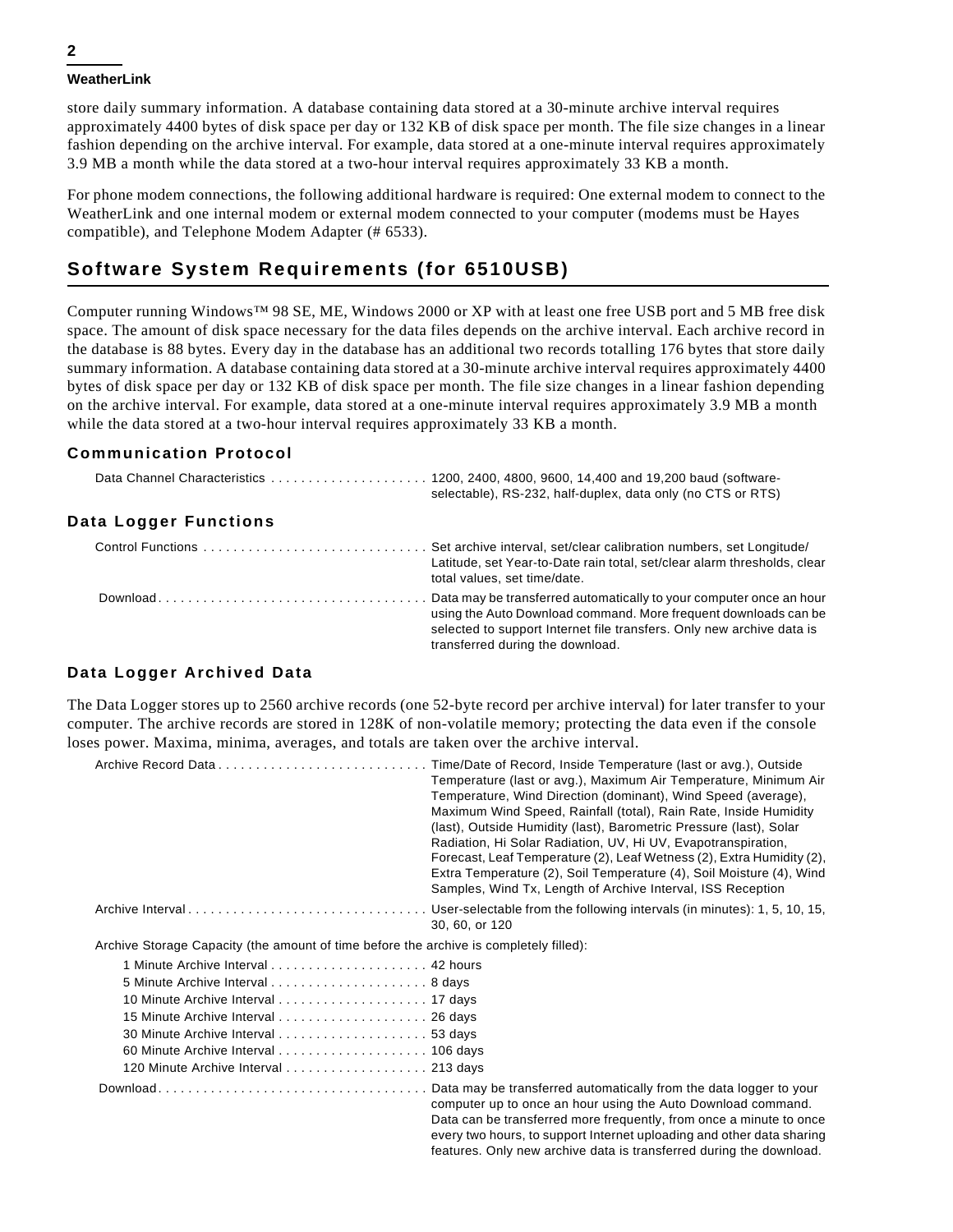### **Data Display Options**

Some of the weather data and reports listed below require optional sensors.

Real-Time Displays (these displays update in real-time):

|                           | Wind Speed, Daily Rain Total, Monthly Rain Total, Year-to-Date Rain<br>Total, Storm Total, Rain Rate, Inside Humidity, Outside Humidity,<br>Barometer, Barometer 6-hour Plot, Evapotranspiration (ET) (day,<br>month, year), Today's Highs and Lows, Forecast Icons, Forecast Text,<br>and Illuminated Fraction of the Moon Disk.  |
|---------------------------|------------------------------------------------------------------------------------------------------------------------------------------------------------------------------------------------------------------------------------------------------------------------------------------------------------------------------------|
| Text-Based Summary        | Inside Temperature, Outside Temperature, Wind Direction (0°-360°),<br>Wind Speed, Daily Rain Total, Monthly Rain Total, Year-to-Date Rain<br>Total, Storm Total, Rain Rate, Inside Humidity, Outside Humidity,<br>Barometer, UV, Solar Radiation, ET (day, month, year), Today's Highs<br>and Lows, Forecast Text, and Moon Phase. |
|                           |                                                                                                                                                                                                                                                                                                                                    |
| <b>Plotting Displays:</b> |                                                                                                                                                                                                                                                                                                                                    |
|                           | plotted on a single graph) over any of the following spans (1 hr, 4 hr, 8 hr,<br>12 hr, 1 day, 3 days, Week, Month, Year). Multiple dates may also be<br>plotted on the same graph.                                                                                                                                                |
|                           | graph), which update at the time of each archive interval. Strip charts<br>may use any of the following spans (1 hr, 4 hr, 8 hr, 12 hr, 1 day, 3 days,<br>Week, Month, Year).                                                                                                                                                      |
| Reports:                  |                                                                                                                                                                                                                                                                                                                                    |
|                           | (NOAA) Monthly Weather Watcher report                                                                                                                                                                                                                                                                                              |
|                           | (NOAA) Yearly Weather Watcher report                                                                                                                                                                                                                                                                                               |
|                           | may be altered and data may be added to reflect rainfall totals for<br>months and years which are not contained in your weather database.                                                                                                                                                                                          |
|                           | unlimited number of crops or pests; base and upper development<br>thresholds and development totals entered by user.                                                                                                                                                                                                               |
|                           | Temperature/Humidity Hours Calculates the number of hours the temperature has been either above<br>or below a given threshold, and that during which time the humidity was<br>above a given threshold from a given start date. Typically used to track<br>conditions for the development of agricultural pests and molds.          |
|                           | Soil Temperature HoursCalculates the time that soil temperature has been above freezing (or<br>some other threshold). Typically used to determine a time to plant<br>crops.                                                                                                                                                        |
|                           | during a specified period of time. Typically used to determine if the<br>coldness requirement for a fruit tree in dormancy has been met.                                                                                                                                                                                           |
|                           |                                                                                                                                                                                                                                                                                                                                    |
|                           | period.                                                                                                                                                                                                                                                                                                                            |
|                           |                                                                                                                                                                                                                                                                                                                                    |
|                           |                                                                                                                                                                                                                                                                                                                                    |
|                           | and date.                                                                                                                                                                                                                                                                                                                          |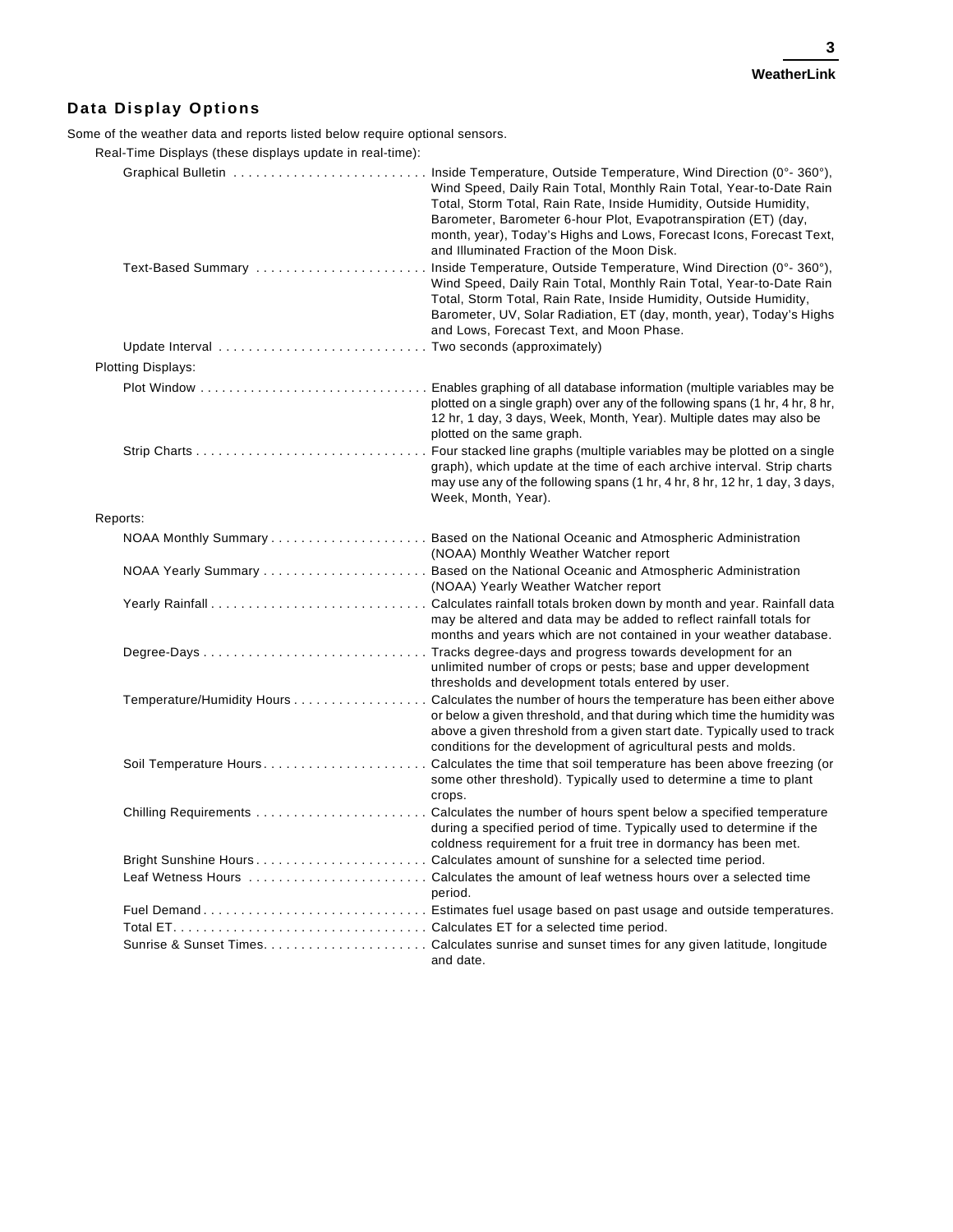# **WeatherLink for APRS with Streaming Data Logger (6540)**

The Streaming Data Logger is designed for ham radio operators with the capability of accepting APRS data packets. The product will allow the user to transmit weather data over ham radio without the need for a PC. Some configurations may require a TNC modem. TNC (Terminal Node Controller) modems translate the data from a Vantage Pro or Vantage Pro2 into packets for transmission via ham radio.

#### **Hardware Installation and Requirements**

In addition to the WeatherLink requirements, the streaming data capability has the following additional hardware requirements.

- Ham radio with attached TNC modem capable of accepting APRS data packets.
- Computer running any version of Windows™ with at least 3 MB of RAM and 512 KB of hard disk space.

For further and more detailed information on APRS, please visit the following website: http://web.usna.navy.mil/~bruninga/aprs.html.

#### **Streaming Function Specifications**

|                     | Time Out Period:  The streaming data logger utilizes a time-out period for ceasing<br>streaming whenever software attempts to communicate to the logger.<br>Once communications to WeatherLink are initiated and successful,<br>the streaming data logger will be unable to communicate with the<br>Streaming Data Utility until the Time Out Period expires.                                                                                                                                                       |
|---------------------|---------------------------------------------------------------------------------------------------------------------------------------------------------------------------------------------------------------------------------------------------------------------------------------------------------------------------------------------------------------------------------------------------------------------------------------------------------------------------------------------------------------------|
|                     |                                                                                                                                                                                                                                                                                                                                                                                                                                                                                                                     |
|                     |                                                                                                                                                                                                                                                                                                                                                                                                                                                                                                                     |
| Streaming Interval: |                                                                                                                                                                                                                                                                                                                                                                                                                                                                                                                     |
|                     |                                                                                                                                                                                                                                                                                                                                                                                                                                                                                                                     |
|                     |                                                                                                                                                                                                                                                                                                                                                                                                                                                                                                                     |
|                     | later                                                                                                                                                                                                                                                                                                                                                                                                                                                                                                               |
|                     |                                                                                                                                                                                                                                                                                                                                                                                                                                                                                                                     |
|                     | Streaming Data Output Parameters: Day of the Month, Time in GMT & 24 hour format, Latitude &<br>Longitude, Wind direction (in degrees), Wind Speed (1 min. avg. in<br>mph), High Wind Speed (in mph in the last 5 min.), Temperature $(°F)$ ,<br>Rainfall (inches) in the last hour, Rainfall (inches) in the last 24 hours,<br>Daily Rainfall (inches since midnight), Humidity (in %, omitted if<br>missing), Barometric pressure (mb/hPa, omitted if missing), Solar<br>Radiation (in W/m2, omitted if missing). |

# **WeatherLink for Alarm Output with Connector Block (6544)**

The Connector Block is designed to allow you to turn heaters, fans, and other devices on or off using the data from your weather station. The utility software steps you through the choices. For each of four outputs, you can enter up to eight different weather parameters. Enter threshold values for each, select from nine different test conditions, and logically combine the entries together as you choose. Our connector block provides the interface between your Vantage Pro2 console or Weather Envoy and an electrical device. For high-power devices, you may also need to add electrical relays (not supplied by Davis Instruments).

### **Hardware Installation and Requirements**

In addition to the requirements for WeatherLink, the Irrigation capability has the following additional hardware requirements.

- Computer running any version of Windows™ with at least 3 MB of RAM and 512 KB of hard disk space.
- Relays: You may need to obtain your own relays in order to switch equipment at voltages higher than 28 volts or power levels above 10 Watts.
- **Caution:** The Alarm Output data logger is not suitable for any use in which the health or safety of any person or the value or protection of valuable property is dependent on the operation of the device.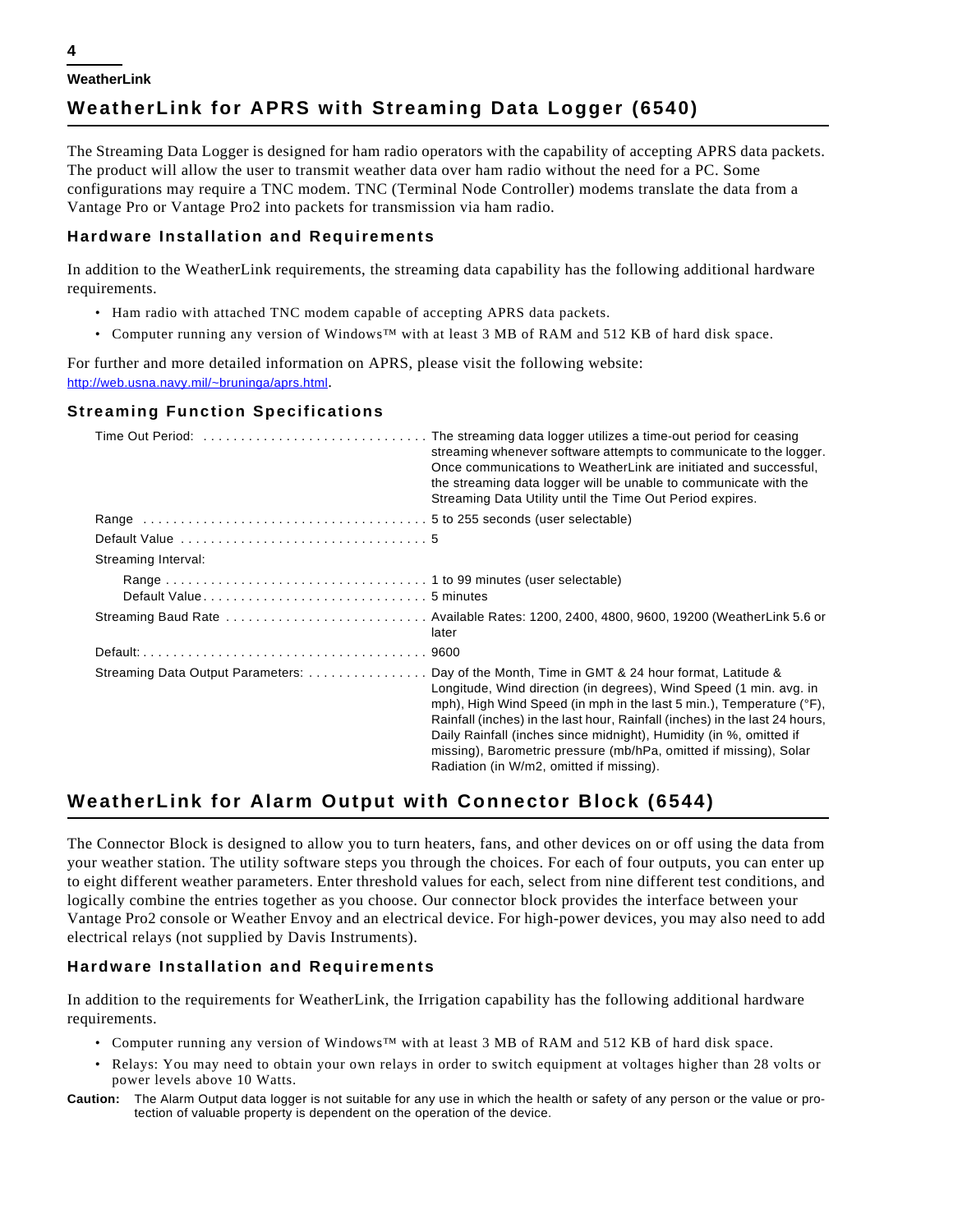### **Function Specification**

|                                                                                    | cage clamp screw terminals.                                                                                                                                                                                                                                                                                                                                                                                                                                                                                                                                                                                                                                                                                                                                                                                                                              |  |
|------------------------------------------------------------------------------------|----------------------------------------------------------------------------------------------------------------------------------------------------------------------------------------------------------------------------------------------------------------------------------------------------------------------------------------------------------------------------------------------------------------------------------------------------------------------------------------------------------------------------------------------------------------------------------------------------------------------------------------------------------------------------------------------------------------------------------------------------------------------------------------------------------------------------------------------------------|--|
| Each of the four output contacts is rated as follows:                              |                                                                                                                                                                                                                                                                                                                                                                                                                                                                                                                                                                                                                                                                                                                                                                                                                                                          |  |
|                                                                                    |                                                                                                                                                                                                                                                                                                                                                                                                                                                                                                                                                                                                                                                                                                                                                                                                                                                          |  |
|                                                                                    |                                                                                                                                                                                                                                                                                                                                                                                                                                                                                                                                                                                                                                                                                                                                                                                                                                                          |  |
|                                                                                    |                                                                                                                                                                                                                                                                                                                                                                                                                                                                                                                                                                                                                                                                                                                                                                                                                                                          |  |
|                                                                                    | $(85^{\circ}C)$                                                                                                                                                                                                                                                                                                                                                                                                                                                                                                                                                                                                                                                                                                                                                                                                                                          |  |
|                                                                                    |                                                                                                                                                                                                                                                                                                                                                                                                                                                                                                                                                                                                                                                                                                                                                                                                                                                          |  |
|                                                                                    |                                                                                                                                                                                                                                                                                                                                                                                                                                                                                                                                                                                                                                                                                                                                                                                                                                                          |  |
|                                                                                    |                                                                                                                                                                                                                                                                                                                                                                                                                                                                                                                                                                                                                                                                                                                                                                                                                                                          |  |
|                                                                                    |                                                                                                                                                                                                                                                                                                                                                                                                                                                                                                                                                                                                                                                                                                                                                                                                                                                          |  |
| Output Contact Closure Functions (Set through the configuration software utility): |                                                                                                                                                                                                                                                                                                                                                                                                                                                                                                                                                                                                                                                                                                                                                                                                                                                          |  |
|                                                                                    | model and accessories.                                                                                                                                                                                                                                                                                                                                                                                                                                                                                                                                                                                                                                                                                                                                                                                                                                   |  |
|                                                                                    |                                                                                                                                                                                                                                                                                                                                                                                                                                                                                                                                                                                                                                                                                                                                                                                                                                                          |  |
|                                                                                    | Available Test Parameters  Outside Temperature, Outside Humidity, Outside Dewpoint, Current<br>Wind Speed, 10 min Avg. Wind speed, Wind Direction, Wind Chill,<br>Outside Heat Index, Barometer Value, Barometer Trend: (Rising<br>Rapidly, Rising Slowly, Steady, Falling Slowly, Falling Rapidly), Daily<br>Rain, Storm Total Rain, Monthly Rain, Yearly Rain, Rain Rate, Solar<br>Radiation, UV Radiation, Inside Temperature, Inside Humidity, Inside<br>Dewpoint, Inside Heat Index, Extra Temperature (1-8: # based on Tx<br>ID), Extra Humidity (1-8: # based on Tx ID) Daily ET, Monthly ET,<br>Yearly ET, Leaf Wetness (1-2), Soil Moisture (1-4), Leaf Temperature<br>(1-2), Soil Temperature (1-4), Time, Transmitter Battery Status (ID# 1-<br>8), Repeater Battery Status (ID# A-H), Console Batteries, ISS<br>Reception (% since midnight) |  |
|                                                                                    | Test Conditions Greater Than or =, Less Than or =, Between, Not Between, True (or<br>False, used for Barometer Trend and Battery Status Parameters),<br>Trending, Equal, Minus (Difference), Missing (if data is dashed)                                                                                                                                                                                                                                                                                                                                                                                                                                                                                                                                                                                                                                 |  |
| Logical Grouping Options                                                           | . Alarm Triggers on any user-selected logical grouping of up to 8 test<br>conditions (up to 7 if using the Minus or Difference Test Condition/<br>Check Type): OR (any test conditions can be true), AND (all test<br>conditions must be true), XOR (only one test condition can be true),<br>DONE (only on test condition used)                                                                                                                                                                                                                                                                                                                                                                                                                                                                                                                         |  |
| Alarm Logging                                                                      | . The log will consist of which output became active, which parameters<br>caused the alarm to become active (useful for the AND type alarm)<br>along with the date and time that the alarm became active. This log is<br>cleared whenever any of the output alarms are cleared. Can be<br>activated or deactivated by the user.                                                                                                                                                                                                                                                                                                                                                                                                                                                                                                                          |  |
| <b>Output Contact Closure Functions</b>                                            |                                                                                                                                                                                                                                                                                                                                                                                                                                                                                                                                                                                                                                                                                                                                                                                                                                                          |  |
|                                                                                    | output should stay active once it is triggered. Default = 10 minutes                                                                                                                                                                                                                                                                                                                                                                                                                                                                                                                                                                                                                                                                                                                                                                                     |  |
|                                                                                    | alarm output deactivated once it is deactivated. Default = $0$ .                                                                                                                                                                                                                                                                                                                                                                                                                                                                                                                                                                                                                                                                                                                                                                                         |  |
|                                                                                    | (2 seconds).                                                                                                                                                                                                                                                                                                                                                                                                                                                                                                                                                                                                                                                                                                                                                                                                                                             |  |
|                                                                                    | pulse for alarm activation is continuous throughout the activation time<br>or a one time pulse. Pulsed relay oriented devices will require the one-<br>time pulse. Default = Continuous                                                                                                                                                                                                                                                                                                                                                                                                                                                                                                                                                                                                                                                                  |  |
|                                                                                    | Normally Open or Normally Closed (user-selectable). Determines<br>whether the circuit stays open or closed when no alarms are active. The<br>opposite behavior occurs for an active alarm condition. Normally closed<br>is the most typical operation for Irrigation controller use. Default =<br>Normally Closed.                                                                                                                                                                                                                                                                                                                                                                                                                                                                                                                                       |  |
|                                                                                    |                                                                                                                                                                                                                                                                                                                                                                                                                                                                                                                                                                                                                                                                                                                                                                                                                                                          |  |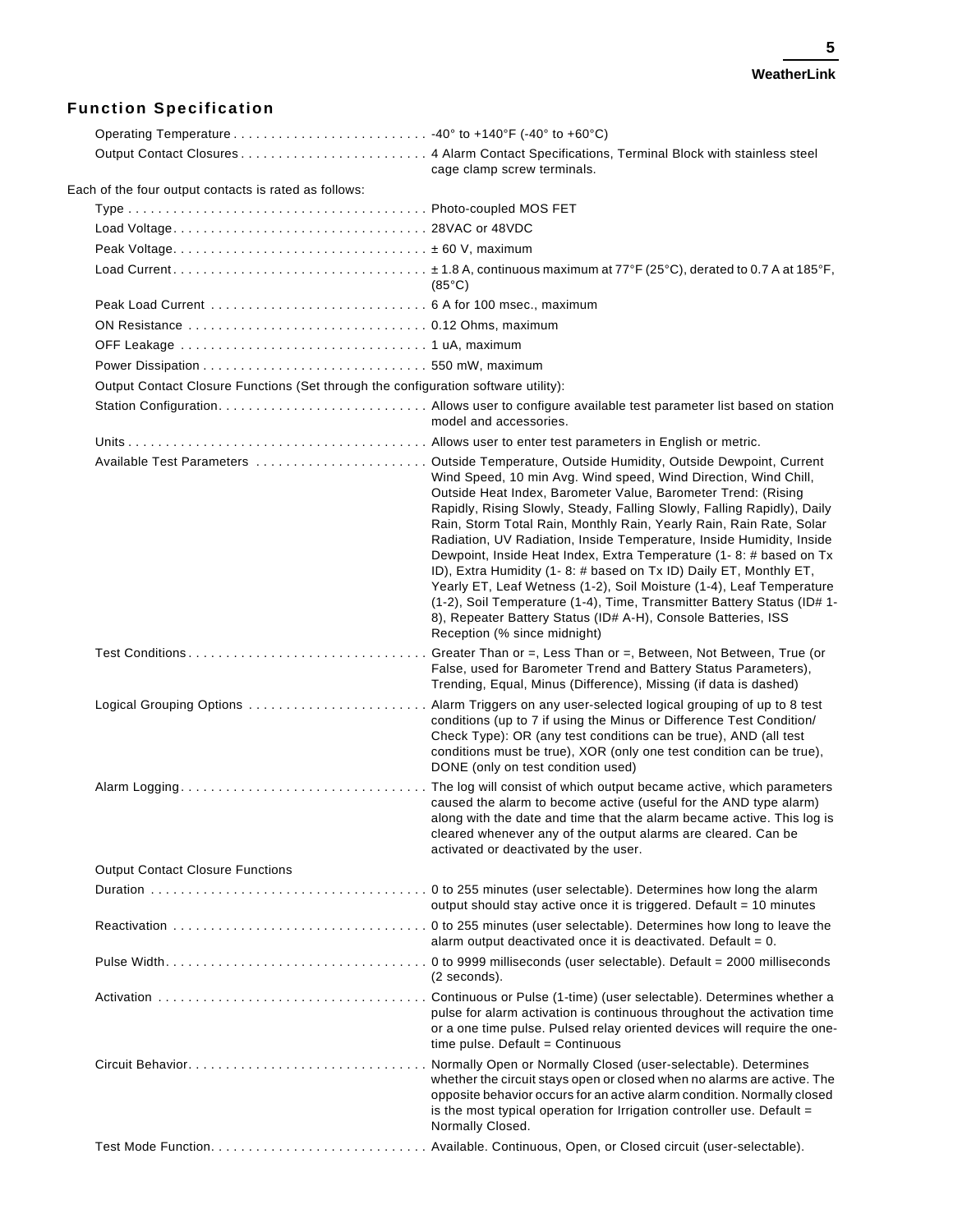# **WeatherLink for Emergency Response Teams with Streaming Data Logger (6550)**

The Streaming Data Logger is designed for use with the free CAMEO<sup>®</sup> software developed by National Oceanic and Atmospheric Administration (NOAA) and the Environmental Protection Agency (EPA). It provides the real-time weather data needed to map the "footprint" of a hazardous plume, predict its dispersion, and help make critical public safety decisions. Please note that this product is specifically designed to work with the ALOHA<sup>®</sup> software program and will not work with other such programs of this type. For further and more detailed information on this product, please visit the following website: http://www.epa.gov/ceppo/cameo/aloha.htm.

Note: CAMEO, or Computer-Aided Management of Emergency Operations, is a suite of three integrated software applications, including ALOHA® Areal Locations of Hazardous Atmospheres.

#### **Hardware Installation and Requirements**

In addition to the WeatherLink requirements, the streaming data capability has the following additional hardware requirements:

• Computer running any version of Windows™ with at least 1 MB of RAM and 2.5 MB of hard disk space

### **Streaming Function Specifications**

| Time Out Period:  The streaming data logger utilizes a time-out period for ceasing<br>streaming whenever software attempts to communicate to the logger.<br>Once communications to WeatherLink are initiated and successful,<br>the streaming data logger will be unable to communicate with the<br>Streaming Data Utility until the Time Out Period expires.                                                                                                                                                        |
|----------------------------------------------------------------------------------------------------------------------------------------------------------------------------------------------------------------------------------------------------------------------------------------------------------------------------------------------------------------------------------------------------------------------------------------------------------------------------------------------------------------------|
|                                                                                                                                                                                                                                                                                                                                                                                                                                                                                                                      |
|                                                                                                                                                                                                                                                                                                                                                                                                                                                                                                                      |
| Although a station ID number is included in each data transmission,<br>ALOHA <sup>®</sup> does not use this value.                                                                                                                                                                                                                                                                                                                                                                                                   |
|                                                                                                                                                                                                                                                                                                                                                                                                                                                                                                                      |
|                                                                                                                                                                                                                                                                                                                                                                                                                                                                                                                      |
|                                                                                                                                                                                                                                                                                                                                                                                                                                                                                                                      |
|                                                                                                                                                                                                                                                                                                                                                                                                                                                                                                                      |
| Streaming Data Output Parameters:  Station ID #, the vector mean wind speed, (5 minutes average in m/<br>sec), mean wind direction (5 minutes average in degrees true),<br>standard deviation of the wind direction ("sigma-theta") (degrees),<br>mean air temperature, (5 minutes average in °C), instantaneous wind<br>speed (m/sec), instantaneous wind direction (in degrees true),<br>instantaneous air temperature (°C), instantaneous console or Envoy<br>battery voltage as required by ALOHA <sup>®</sup> . |

# **WeatherLink for Irrigation Control with Connector Block (6560)**

The connector block is designed for use with most common irrigation systems, including Rain Bird, Rain Master, and Toro. For the industrial controllers used in agriculture and turf management, it provides electronic pulses for wind, rain, and evapotranspiration (ET). Homeowners can add our optional Solar Radiation Sensor to turn the system on or off based on evapotranspiration. All users can use the alarm settings in the Vantage Pro or Pro2 console or Weather Envoy to inhibit the irrigation cycle based on weather conditions. The device will inhibit the irrigation cycle if ANY of the alarms are active.

### **Hardware Installation and Requirements**

In addition to the requirements for WeatherLink, the Irrigation capability has the following additional hardware requirements.

- Computer running any version of Windows™ with at least 3 MB of RAM and 512 KB of hard disk space.
- Industrial Irrigation Controller with inputs for wind, rain, and/or ET; or a Residential Controller with a Common or a Rain Sensor connection. Irrigation wire as appropriate to your Irrigation Controller
- Solar Radiation Sensor, P/N 6450 to use evapotranspiration (ET) to control the irrigation cycle. In addition to the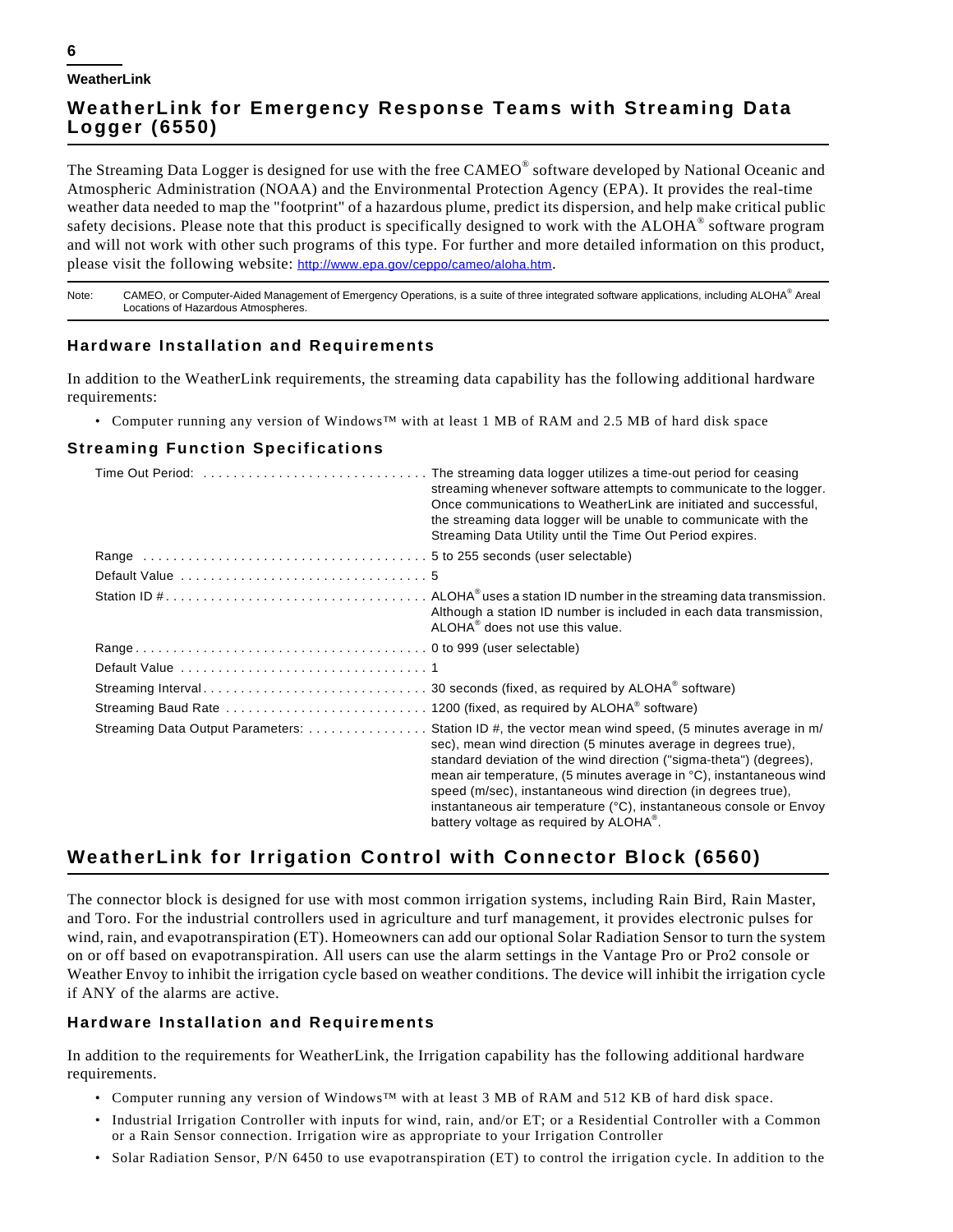ET pulse output, the Rain - ET algorithm uses this information. More information is provided below.

• Relays: You may need to obtain your own relays in order to switch equipment at voltages higher than 28 volts or power levels above 10 Watts.

| Note:           | An industrial controller can also be connected to the Alarm Output on the irrigation data logger if you want the irrigation system to also be suspended<br>due to cold temperatures.<br>A residential controller may be connected in series to both the ET and Alarm outputs on the Irrigation data logger if you want the irrigation system to<br>also be suspended due to high winds or cold temperatures in addition to the Rain-ET balance. |                                                                                                                                                                                                                                                                                                                    |  |
|-----------------|-------------------------------------------------------------------------------------------------------------------------------------------------------------------------------------------------------------------------------------------------------------------------------------------------------------------------------------------------------------------------------------------------------------------------------------------------|--------------------------------------------------------------------------------------------------------------------------------------------------------------------------------------------------------------------------------------------------------------------------------------------------------------------|--|
| Note:           |                                                                                                                                                                                                                                                                                                                                                                                                                                                 |                                                                                                                                                                                                                                                                                                                    |  |
| <b>Caution:</b> | of valuable property is dependent on the operation of the streaming data logger.                                                                                                                                                                                                                                                                                                                                                                | The Alarm Output Module is not suitable for any use in which the health or safety of any person or the value or protection                                                                                                                                                                                         |  |
|                 | <b>Function Specification</b>                                                                                                                                                                                                                                                                                                                                                                                                                   |                                                                                                                                                                                                                                                                                                                    |  |
|                 |                                                                                                                                                                                                                                                                                                                                                                                                                                                 |                                                                                                                                                                                                                                                                                                                    |  |
|                 |                                                                                                                                                                                                                                                                                                                                                                                                                                                 | stainless steel cage clamp screw terminals.                                                                                                                                                                                                                                                                        |  |
|                 | Each of the four output contacts is rated as follows:                                                                                                                                                                                                                                                                                                                                                                                           |                                                                                                                                                                                                                                                                                                                    |  |
|                 |                                                                                                                                                                                                                                                                                                                                                                                                                                                 | $(85^{\circ}C)$                                                                                                                                                                                                                                                                                                    |  |
|                 |                                                                                                                                                                                                                                                                                                                                                                                                                                                 |                                                                                                                                                                                                                                                                                                                    |  |
|                 |                                                                                                                                                                                                                                                                                                                                                                                                                                                 |                                                                                                                                                                                                                                                                                                                    |  |
|                 | <b>Output Contact Closure Functions:</b>                                                                                                                                                                                                                                                                                                                                                                                                        |                                                                                                                                                                                                                                                                                                                    |  |
|                 |                                                                                                                                                                                                                                                                                                                                                                                                                                                 | in mph                                                                                                                                                                                                                                                                                                             |  |
|                 |                                                                                                                                                                                                                                                                                                                                                                                                                                                 | setting in console (0.01" or 0.2 mm)                                                                                                                                                                                                                                                                               |  |
|                 |                                                                                                                                                                                                                                                                                                                                                                                                                                                 | Residential mode (see below) only                                                                                                                                                                                                                                                                                  |  |
|                 |                                                                                                                                                                                                                                                                                                                                                                                                                                                 | Envoy. Functions according to settings listed below:                                                                                                                                                                                                                                                               |  |
|                 |                                                                                                                                                                                                                                                                                                                                                                                                                                                 | output should stay active once it is triggered. Default = 10 minutes                                                                                                                                                                                                                                               |  |
|                 |                                                                                                                                                                                                                                                                                                                                                                                                                                                 | alarm output deactivated once it is deactivated. Default = $0$ .                                                                                                                                                                                                                                                   |  |
|                 |                                                                                                                                                                                                                                                                                                                                                                                                                                                 | (2 seconds).                                                                                                                                                                                                                                                                                                       |  |
|                 |                                                                                                                                                                                                                                                                                                                                                                                                                                                 | pulse for alarm activation is continuous throughout the activation time<br>or a one time pulse. Pulsed relay oriented devices will require the one-<br>time pulse. Default = Continuous                                                                                                                            |  |
|                 | Behavior                                                                                                                                                                                                                                                                                                                                                                                                                                        | Normally Open or Normally Closed (user-selectable). Determines<br>whether the circuit stays open or closed when no alarms are active. The<br>opposite behavior occurs for an active alarm condition. Normally<br>Closed is the most typical operation for Irrigation controller use.<br>Default = Normally Closed. |  |
|                 |                                                                                                                                                                                                                                                                                                                                                                                                                                                 | watering cycle. This type of sprinkler controller will be what is typically<br>installed by most homeowners and will have inputs for a Common and<br>in many cases a Rain Sensor. The following functions are available for<br>this mode only:                                                                     |  |